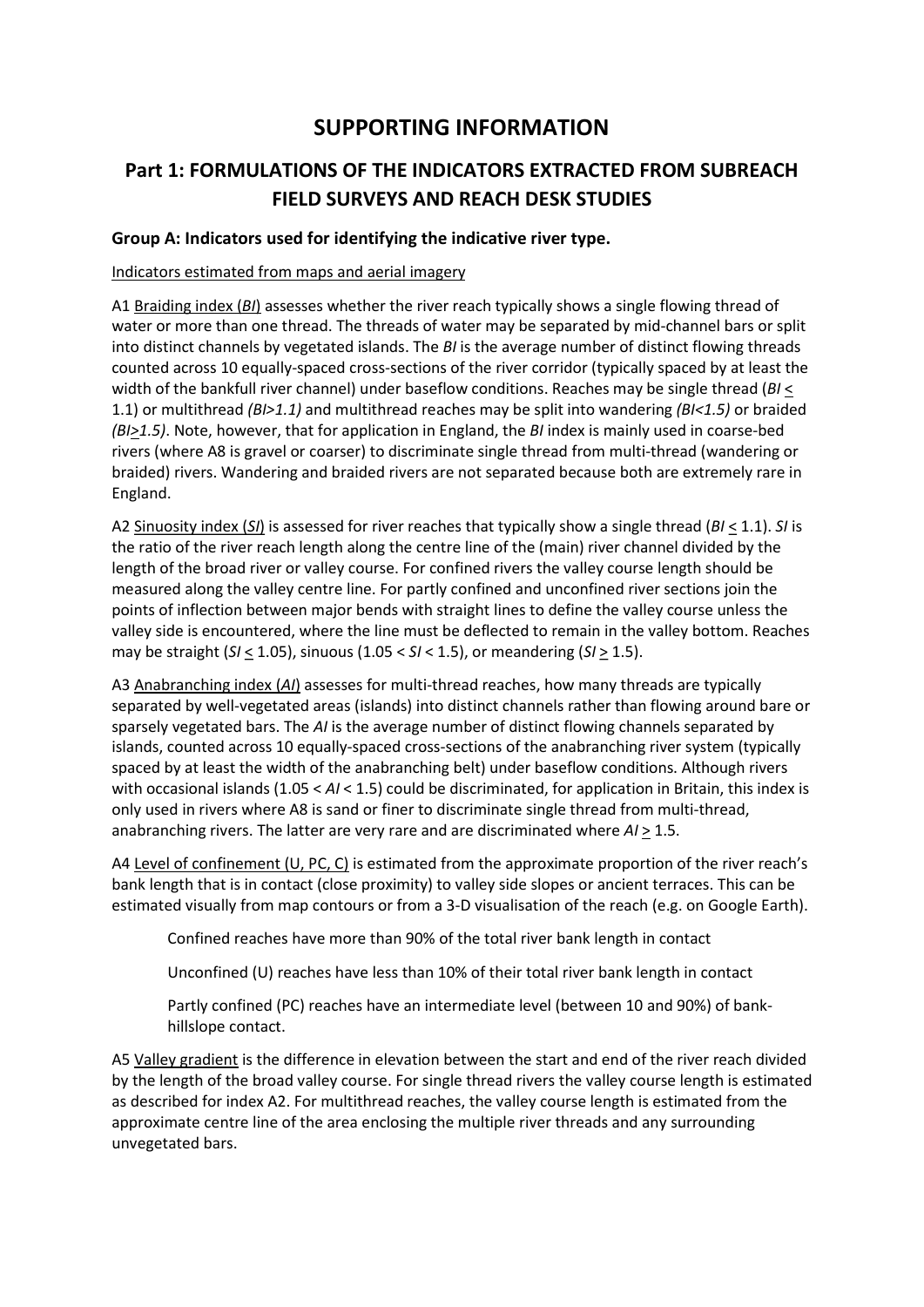#### Indicators estimated from subreach field observations

A6 Bedrock reaches are recorded (i.e. A6=1) where bedrock is observed as 'extensive' (>33% cover) in at least 3 surveyed modules or is 'extensive' in 2 modules and 'present' (5 to 33% cover) in the remaining 3 modules of the subreach.

A7 Coarsest bed material size class records the coarsest bed material size class (clay, silt, sand, gravel, cobble, boulder and bedrock) that is observed as present or extensive in any module in the subreach. If more than one subreach has been surveyed, use the coarsest value from any of the subreaches.

A8 Average alluvial bed material size class is a weighted average of the recorded alluvial bed material size classes (i.e. excludes bedrock) recorded as present or extensive in all 5 modules within the subreach (clay, silt, sand, gravel, cobble, boulder). The average size (in phi units) is calculated using the following equation:

```
=((10*CL)+(6.5*SI)+(1.5*SA)+(-3.5*GP)+(-7*CO)+(-9*BO))/(CL+SI+SA+GP+CO+BO)
```
Where CL, SI, SA, GP, CO, BO are the total cover of clay, silt, sand, gravel, cobble, boulder recorded as P (19 %) or E (67 %). The derived average (in phi units) is assigned to a size class as follows:

|              | Minimum size (phi) | Maximum size (phi) |
|--------------|--------------------|--------------------|
| Clay (CL)    |                    | > 9                |
| Silt (SI)    | < 9                | > 4                |
| Sand (SA)    | < 4                | $> -1$             |
| Gravel (GP)  | $\leftarrow$ 1     | $> -6$             |
| Cobble (CO)  | $\leq$ 6           | > - 8              |
| Boulder (BO) | $< -8$             |                    |

### Approach to developing Group B, C, D and E: River Condition Indicators

The methods used to derive a score for each river condition indicator were based on judgements of likely scenarios and were further informed and fine-tuned using a calibration data set of 40 subreaches that was collected for this purpose. The river condition scores synthesise subsets of MoRPh5 field survey observations to characterise:

- 1. Positive aspects of the river corridor: the diversity (richness) and abundance (extent) of habitats offered by vegetation structure, sediment, vegetation- and sediment-related physical features and hydraulic habitats observed at low flow.
- 2. Negative aspects of the river corridor representative of local human interventions or pressures.

The river condition indicators synthesise properties separately for the bank tops, bank faces, channel-water margins, and channel bed. The following procedure was adopted in devising the river condition indicator scores:

- (i) Indicators were formulated to represent coherent aspects of the river bank tops, bank faces, channel-water margin and channel bed. Each indicator combines information from groups of related fields in subreach surveys to characterise particular aspects of the environment and, wherever possible, the formulations were tested using the calibration data set.
- (ii) The numerical evaluation of each indicator combined observations of the presence, count, or A, T, P, E abundance of each included element, sometimes also incorporating weights to reflect their relative positive or negative importance. Where the A, T, P, E abundance scale had been used in the field survey this was translated into 0, 2, 19, 67 to approximate the mid-point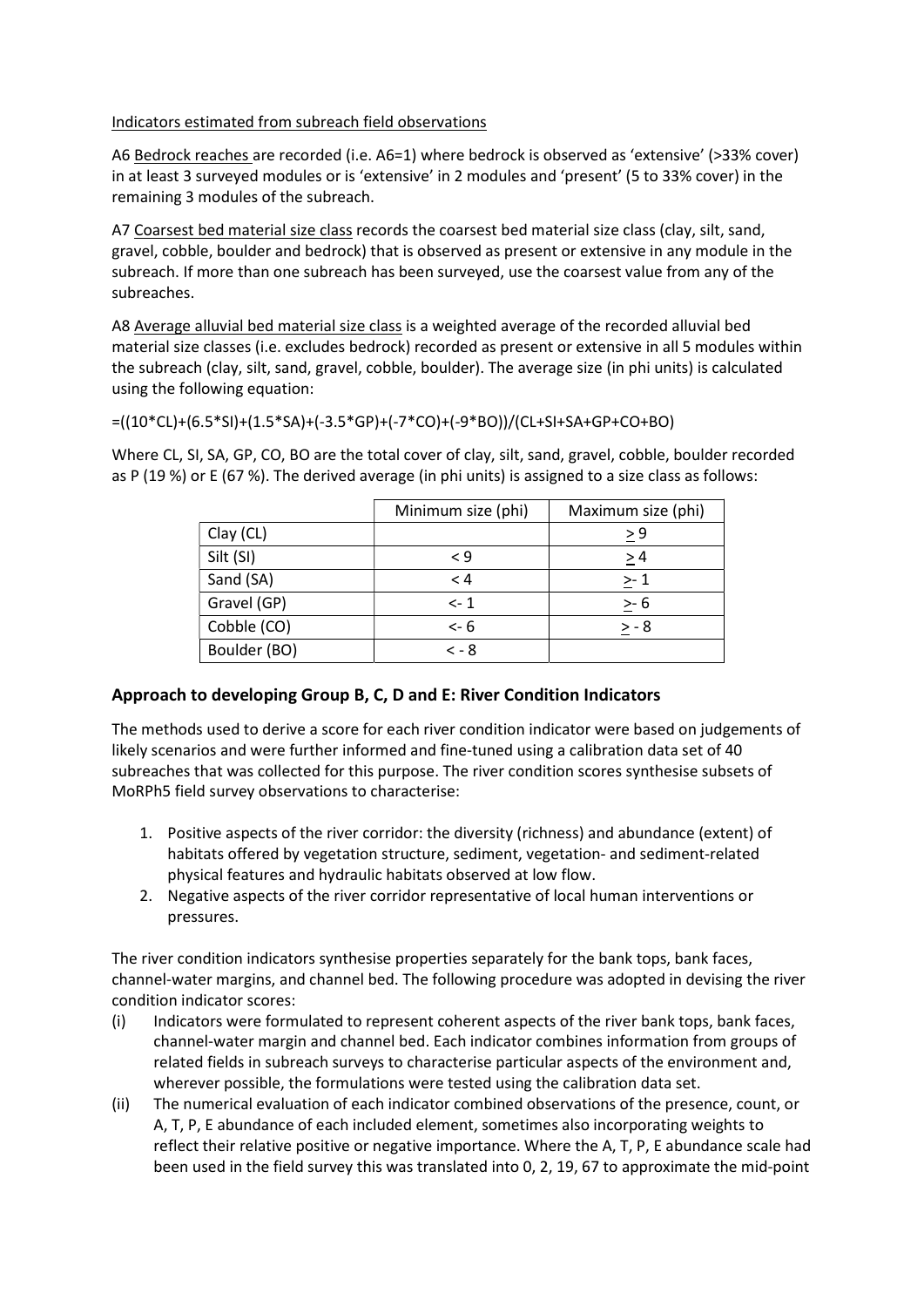percentage of these abundance classes. The numerical evaluations generated positive values for indicators that characterised positive aspects of the subreach and negative values for negative aspects.

- (iii) The resultant values calculated for each indicator across the 40 calibration subreaches were then described by summary statistics and frequency histograms.
- (iv) Informed by this summary information, some indicators were revised to improve their discrimination and/or to simplify their computation. Stages (ii) and (iii) were then repeated.
- (v) Finally, the values for each indicator were assigned scores of 0, 1, 2, 3 or 4 for positive indicators and 0, -1, -2, -3, -4 for negative indicators, based on a combination of judgements of likely scenarios and on any descriptive statistics and graphical outputs generated from the calibration data set. Because most of the indicator values displayed skewed frequency distributions, emphasis was placed on the median and quartile values derived from the calibration data when guiding threshold values to allocate the condition indicator scores of 0 to  $+/-4$ .
- (vi) In a small number of cases indicators were not well represented within the calibration data. In these cases, class thresholds were entirely based on likely scenarios.

#### Group B: Bank Top Indicators

B1 Bank top riparian vegetation structure This indicator is a count of the presence (Present (P) or Extensive (E) only) of 5 vegetation structural types that are recorded on the bank tops (mosses / lichens, short / creeping herbs / grasses, tall herbs / grasses, scrub / shrubs, saplings / trees) of the 5 surveyed modules. The count is applied to each bank separately and then the values for the two banks are added together.

Condition indicator values and scores:

| value<br>cator<br>н | $\overline{a}$ | $+c$<br>ີ | $\overline{ }$<br>to<br>ᅶ |
|---------------------|----------------|-----------|---------------------------|
| score<br>aicator    |                |           |                           |

B2 Bank top tree feature richness This indicator is a count of the presence (P or E only) of 5 tree features that are recorded on bank tops (fallen trees, leaning trees, j-shaped trees, tree/shrub branches trailing into the river channel, large wood) of the 5 surveyed modules. The count is applied to each bank separately and then the values for the two banks are added together.

Condition indicator values and scores:

| Indicator value    | -0 |   | $\sim$<br>ັບ ບ | to<br>v | to 10 |
|--------------------|----|---|----------------|---------|-------|
| Indicator<br>score | U  | - |                |         |       |

B3 Bank top water-related features This indicator applies the following look-up table to each bank and then adds the scores.

| <b>Water-related feature</b>              |    |    |
|-------------------------------------------|----|----|
| Pond: disconnected                        | 19 | 67 |
| Pond: connected                           | 19 | 67 |
| Side channel                              | 19 | 67 |
| Wetland: Short non-woody vegetation (e.g. | 19 |    |
| mosses, sedges)                           |    |    |
| Wetland: Tall, non-woody vegetation (e.g. | 19 |    |
| reeds, rushes)                            |    |    |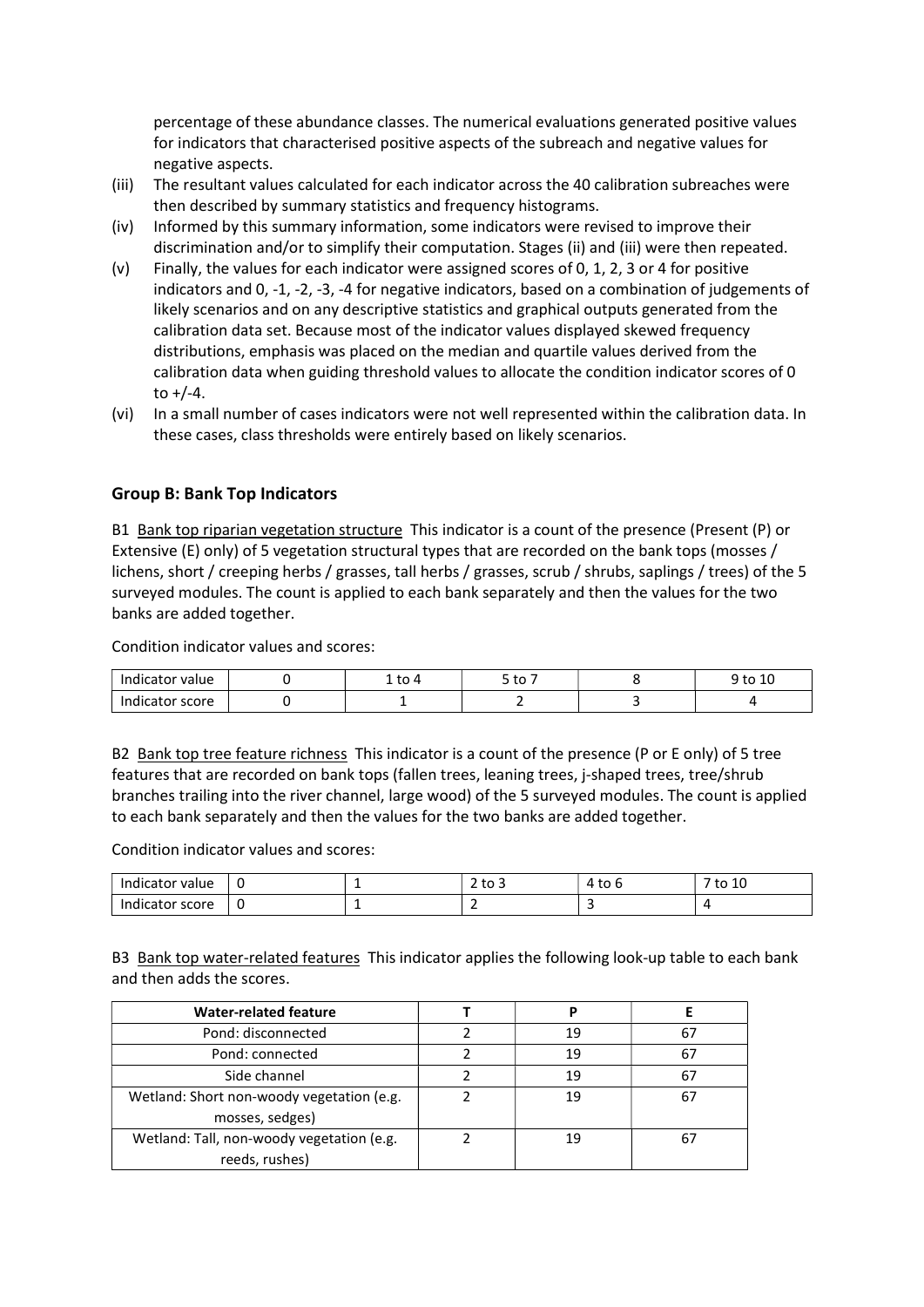| Wetland: Shrubs and trees (e.g. alder / willow |  |  |
|------------------------------------------------|--|--|
| carr                                           |  |  |

Condition indicator values and scores:

| Indicator value    | - 6 | <∠u | $-4.2F$<br><u>ገባ to &lt;.</u><br>∸∽ | $-222$<br>125L<br>$+ \sim$<br>⊥ລວ<br>ιυ<br>៶ບບ | 225<br>נככי<br>_ |
|--------------------|-----|-----|-------------------------------------|------------------------------------------------|------------------|
| Indicator<br>score | ്പം |     | -                                   |                                                |                  |

B4 Bank top NNIPS cover This indicator combines the number and extent of 6 non-native invasive plant species (NNIPS) on each bank by applying the following look-up table. The results for the two banks are added for each module and then summed over the 5 modules.

| <b>Species</b>     |     | D     |       |
|--------------------|-----|-------|-------|
| Himalayan balsam   |     | $-19$ | -67   |
| Japanese knotweed  | - 2 | $-19$ | -67   |
| Giant hogweed      |     | $-19$ | -67   |
| Floating pennywort |     | $-19$ | -67   |
| Other species 1    | - 2 | $-19$ | -67   |
| Other species 2    |     | $-19$ | $-67$ |

Condition indicator values and scores:

| value<br>זור<br>cator | u | 10<br>to<br>՝<br>-- | $\sim$<br>م م.<br>$+ \sim$<br>-ь,<br>◡<br>ر _<br>w | 268<br>٠υ<br>, ט | ⊱268 |
|-----------------------|---|---------------------|----------------------------------------------------|------------------|------|
| score<br>aicator      | u | <b>.</b>            | $\overline{\phantom{a}}$                           |                  | -4   |

B5 Bank top managed ground cover This indicator assesses the potential severity (likely pressure on the river ecosystem) and extent of the dominant and sub-dominant artificial / managed ground cover types observed on each bank. The weightings for each cover type in the following table are multiplied by -2, -19, -67, respectively according to their abundance T, P, E on each bank top, then summed across both bank tops and accumulated across the 5 modules in the subreach.

|    | Artificial managed ground cover A                                      | Weighting |
|----|------------------------------------------------------------------------|-----------|
| Tr | Transport infrastructure (road, railway, car park)                     | 5         |
| Ic | Buildings (commercial / industrial)0                                   | 5         |
| Re | Buildings (residential)                                                | 5         |
| Ld | Landfill area                                                          | 4         |
| Sy | Storage area                                                           | 3         |
| Fp | Pedestrianised, footpath                                               | 2         |
| Ar | Arable agriculture / allotments                                        | 2         |
| Pv | Permanently vegetated agriculture (e.g. pasture, orchard)              |           |
| Pr | Permanently vegetated recreation (e.g. playing fields, parks, gardens) |           |
| Pw | Plantation woodland                                                    |           |
| Ow | Open water (e.g. canal, reservoir)                                     |           |

| Indicator value | <u>. L</u> | -95<br>to | <-95 to -670 | 1340<br>$\sim$ <-670 to -11 | 1340<br>$\epsilon$ – |
|-----------------|------------|-----------|--------------|-----------------------------|----------------------|
| Indicator score | u          | -         | -            |                             | -4                   |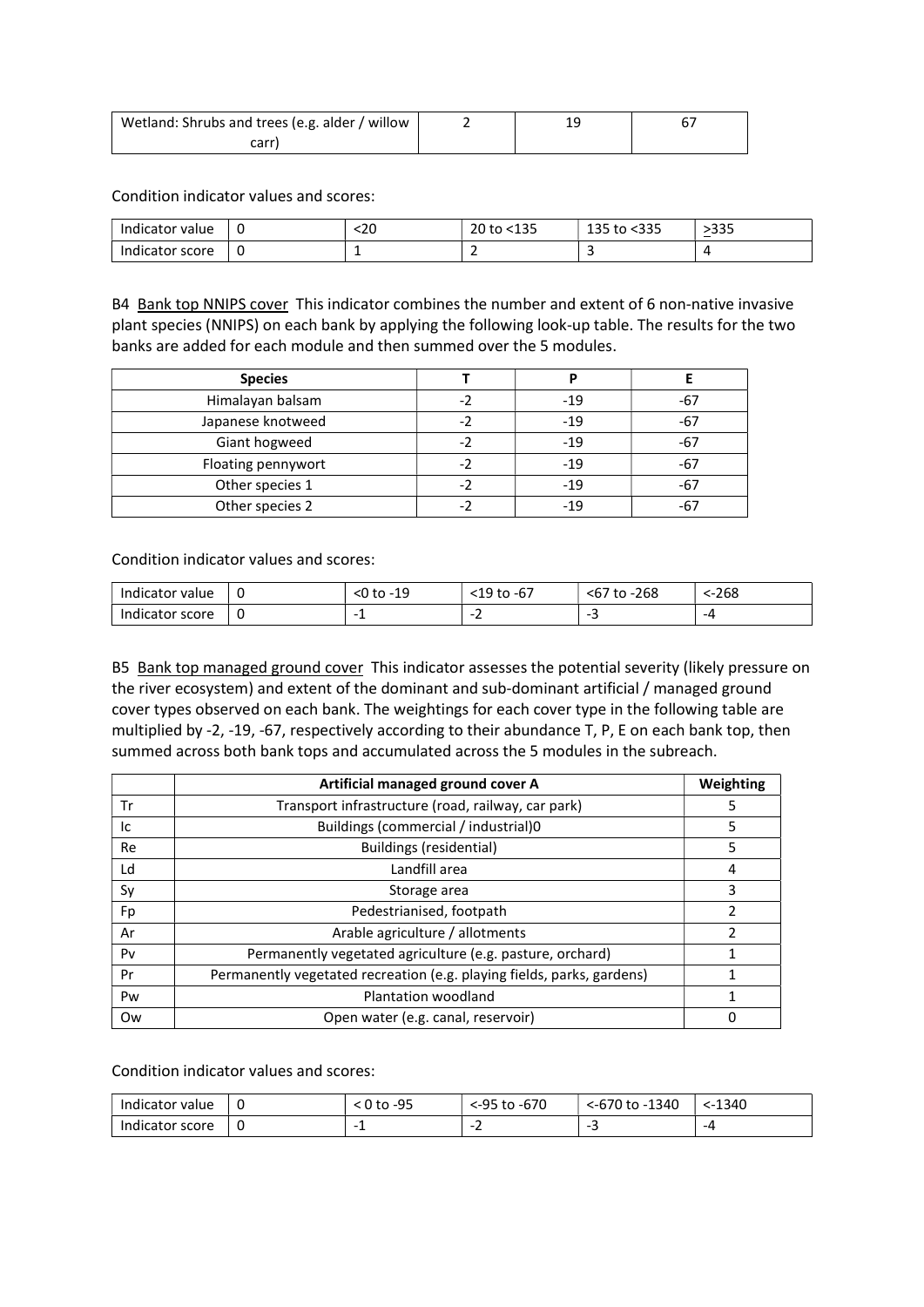#### Group C: Bank Face Indicators

C1 Bank face riparian vegetation structure This indicator is a count of the presence (P or E only) of 5 vegetation structural types that are recorded on the bank faces (mosses / lichens, short / creeping herbs / grasses, tall herbs / grasses, scrub / shrubs, saplings / trees) of the five surveyed modules. The count is applied to each bank separately and then the values for the two banks are added together.

Condition indicator values and scores:

| Indicator<br>value : | - C | . .<br>ີ | to<br>- | <sup>ৰ</sup> to ∋ | -<br>∸∼<br>__ |
|----------------------|-----|----------|---------|-------------------|---------------|
| score<br>Indicator   | -U  |          | -       | . .               |               |

C2 Bank face tree feature richness This indicator is a count of the presence (P or E only) of 7 tree features that are recorded on bank faces (fallen trees, leaning trees, j-shaped trees, tree/shrub branches trailing into channel, large wood, exposed tree roots, discrete organic accumulations) of the five surveyed modules. The count is applied to each bank of the MoRP5 subreach separately and then the values for the two banks are added together.

Condition indicator values and scores:

| Indicator value    | u | to 3<br>- | ີ | ' to<br>∼ | 10 to<br>. .<br><b>.</b> |
|--------------------|---|-----------|---|-----------|--------------------------|
| Indicator<br>score | u | -         | - |           |                          |

C3 Bank face natural bank profile extent A maximum of 2 natural bank profile types are recorded on each bank. The indicator is the sum of the abundance of natural profiles recorded as P (19) or E (67) across both banks for each module and then these values are accumulated over the 5 modules.

Condition indicator values and scores:

| Indicator value |    | ៶ບບ<br>ິ | 670<br>>335 to | >670 to <1340 | 1340ء<br>__ |
|-----------------|----|----------|----------------|---------------|-------------|
| Indicator score | J. |          | -              |               |             |

C4 Bank face natural bank profile richness The indicator is a count of 7 different natural bank profile types (V, Vo, Vu, Vt, St, Gt, Cm) that are recorded as P or E along either bank of any module within the MoRPh5 subreach. A single count is applied across both banks (i.e. maximum possible value is 7)

Condition indicator values and scores:

| 'ndicator<br>value | . U |  | $\sim$ |
|--------------------|-----|--|--------|
| Indicator<br>score | u   |  |        |

C5 Bank face natural bank material richness Count of 10 different natural bank material types (BE, BO, CO, GP, EA, SA, SI, CL, PE, OR) that are recorded as dominant in the upper or lower parts of any of the bank profiles within the subreach (i.e. each type can only be counted once).

| Indicator<br>value |   |   | >4<br><b>__</b> |
|--------------------|---|---|-----------------|
| score<br>Indicator | - | - |                 |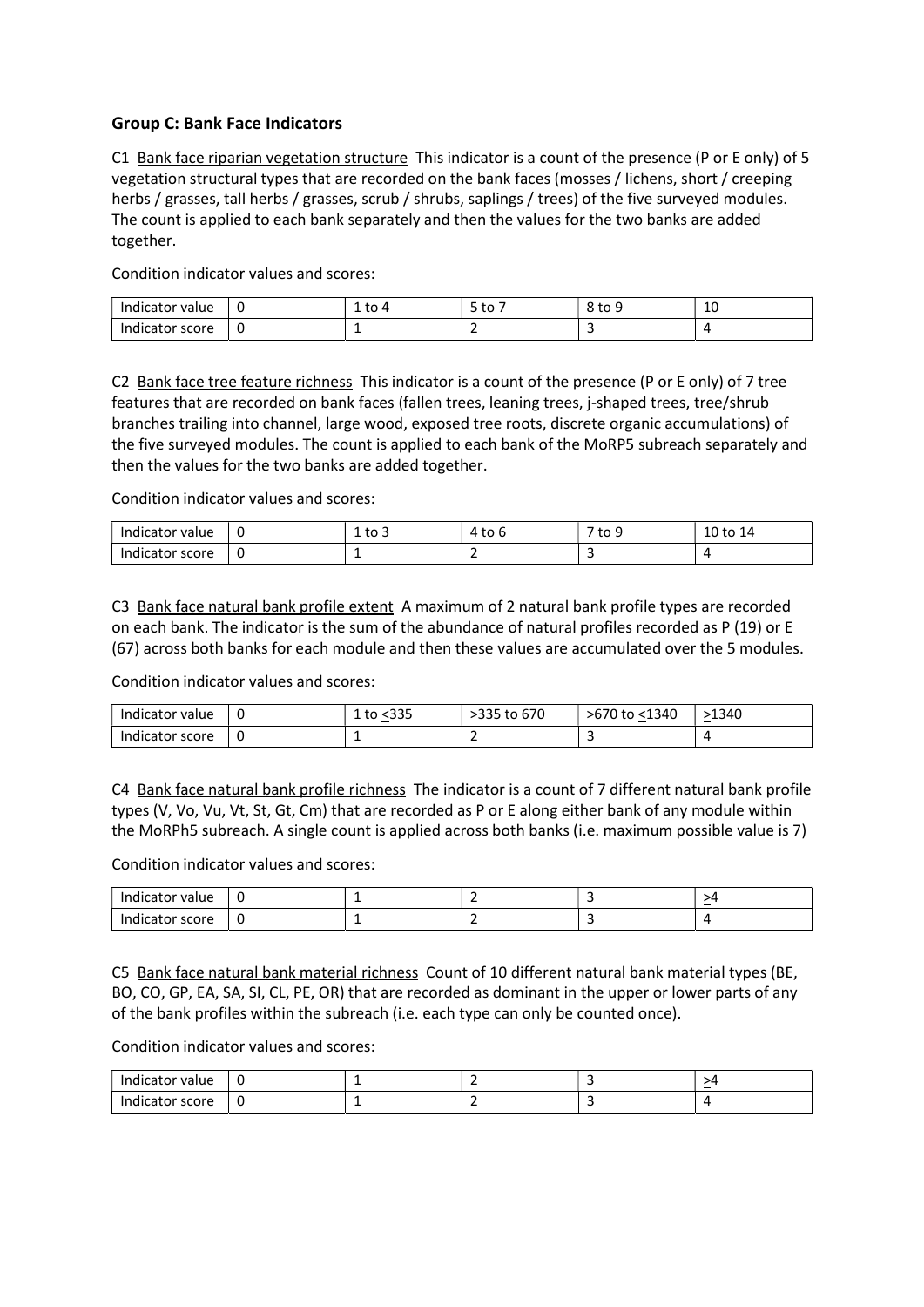C6 Bank face bare (unvegetated) sediment extent The indicator value is the total abundance of bare sediment on the bank face across both banks along the subreach (T, P and E are counted as 2, 19 and 67).

Condition indicator values and scores: (note non-linear scale because intermediate abundances of bare sediment provide the most varied habitat):

| Indicator value | >0 to 70 or | >70 to 135 or | >135 to 205 or | >205 to 465 |
|-----------------|-------------|---------------|----------------|-------------|
|                 | >600        | >535 to 600   | >465 to 535    |             |
| Indicator score |             |               |                |             |

C7 Bank face artificial bank profile extent A maximum of 2 artificial profile types from a possible set of 5 (Rs, Ts, Em, Sm, Pc) are recorded on each bank. This indicator is based on the total extent of all artificial profiles recorded across both banks (where  $T = -2$ ,  $P = -19$  or  $E = -67$ ) within a single MoRPh module and then the values are summed across the 5 modules in the subreach.

Condition indicator values and scores:

| Indicator value | ı | --<br><0 to -57 | 134<br>`to -.<br><-57 | $-335$<br><-134 to | ⊱335 |
|-----------------|---|-----------------|-----------------------|--------------------|------|
| Indicator score |   | <b>.</b>        | -                     |                    | -4   |

C8 Bank face reinforcement extent The indicator represents the vertical (T(top only) = 0.5, B(bottom only) = 0.5, W(whole) = 1) and horizontal (T = -2, P = -19, E = -67) extents of reinforcement multiplied together for each bank and then added across both banks and all 5 modules in the subreach.

Condition indicator values and scores: (reaches m to t only):

| Indicator<br>value: | -34    | 168<br>to<br>-34> | $-335$<br>168 to | <-335 |
|---------------------|--------|-------------------|------------------|-------|
| score<br>Indicator  | ۰<br>- | -                 | --               | -4    |

C9 Bank face reinforcement material severity The indicator represents the sum of the severity level of the dominant reinforcement type observed on each bank. The values for the two banks in each module are added together and then accumulated for the 5 modules in the subreach.

|           | Dominant reinforcement type              | <b>Severity</b> |
|-----------|------------------------------------------|-----------------|
| CC        | Concrete                                 | -3              |
| CВ        | Concrete & brick / laid stone (cemented) | -3              |
| BR        | Brick / laid stone (cemented)            | $-3$            |
| SP        | Sheet piling                             | $-3$            |
| <b>WP</b> | Wood piling                              | $-2$            |
| RR.       | Rip-rap (large laid stone, uncemented)   | $-2$            |
| GA        | Gabions                                  | $-2$            |
| <b>BW</b> | Builders Waste (rubble)                  | $-1$            |
| <b>WO</b> | Washed out                               | $-1$            |
| <b>WS</b> | Willow spiling                           | 0               |
| <b>RE</b> | Planted reeds                            | 0               |
| BС        | Biotex / coir                            | 0               |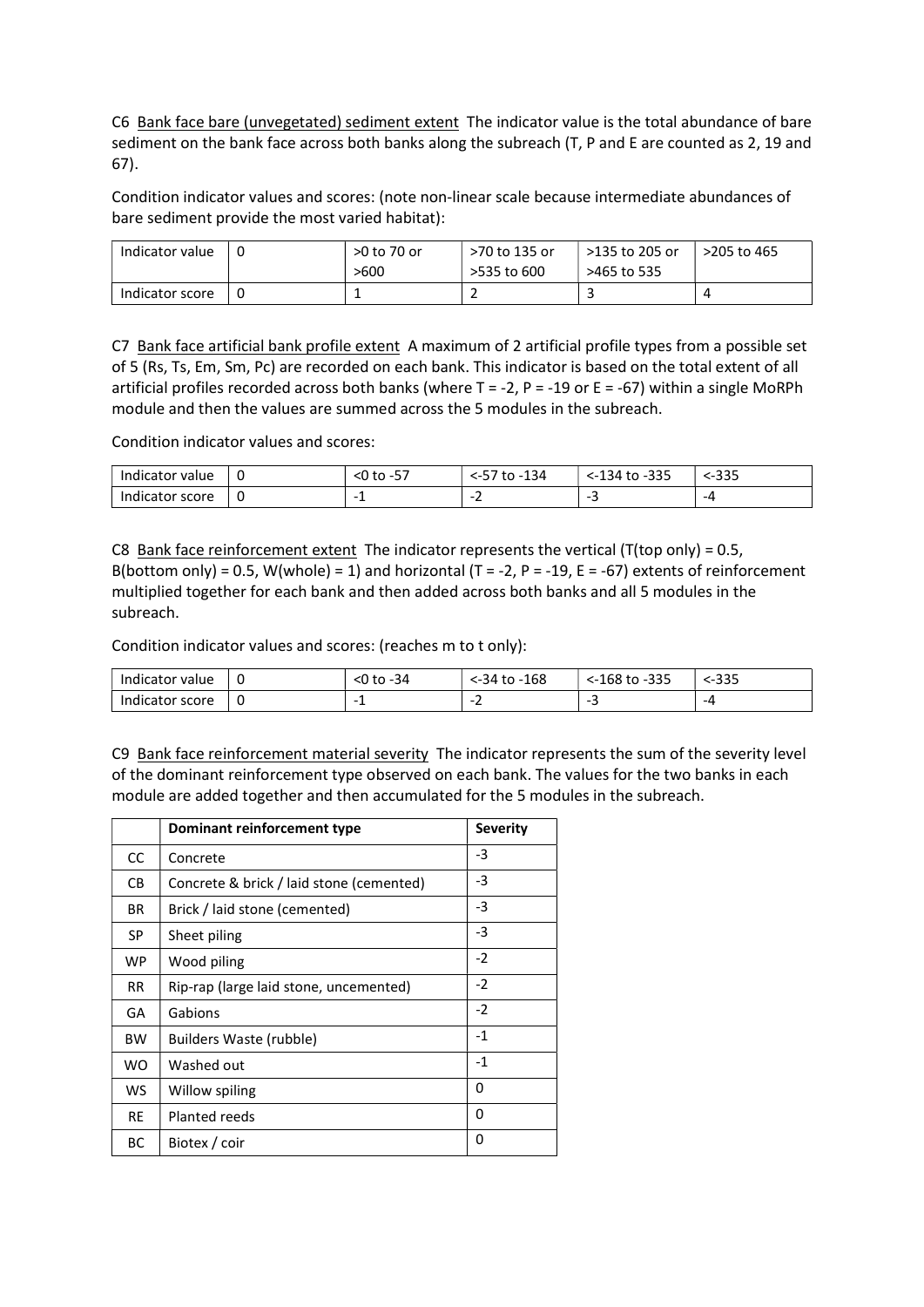Condition indicator values and scores:

| Indica:<br>value<br>cator | u | $+ -$<br>$\cdots$<br>w<br>۔<br>- | $+ -$<br>-4<br>ᅩ         | 1 O<br>to<br>-10<br>$\overline{\phantom{0}}$<br>-- | 1 ຕ<br>ە⊥-. |
|---------------------------|---|----------------------------------|--------------------------|----------------------------------------------------|-------------|
| score<br>Indicator        | u | <b>.</b>                         | $\overline{\phantom{0}}$ | -                                                  | -4          |

C10 Bank face NNIPS cover This indicator combines the number and extent of up to 6 non-native invasive plant species (NNIPS) on each bank face by applying the following look-up table. The results for the two banks are added for each module and then summed over 5 modules.

| <b>Species</b>     |     |       |       |
|--------------------|-----|-------|-------|
| Himalayan balsam   | - 2 | $-19$ | -67   |
| Japanese knotweed  | -2  | $-19$ | $-67$ |
| Giant hogweed      | - 7 | $-19$ | $-67$ |
| Floating pennywort | - 2 | $-19$ | $-67$ |
| Other species 1    | -2  | $-19$ | $-67$ |
| Other species 2    |     | $-19$ | -67   |

Condition indicator values and scores:

| Indicator value | - 6        | 19<br>م.<br>to<br>ש | $\sim$<br><19 to<br>-67 | to -268<br>$-$<br><b,< th=""><th>⊱268</th></b,<> | ⊱268 |
|-----------------|------------|---------------------|-------------------------|--------------------------------------------------|------|
| Indicator score | <u>. u</u> | . .                 | -<br>-                  |                                                  | -4   |

#### Group D: Channel Margin – Water Edge Indicators

Indicator D1 - Channel margin aquatic vegetation extent

This indicator is the accumulated lateral extent of 4 aquatic morphotypes (liverworts/mosses/lichens; emergent broad-leaved; emergent linear-leaved; amphibious), scored T=2, P=19, E=67 for their lateral extent along each channel margin. Values are calculated for each bank of a module, summed for both banks and then the values for all 5 modules are added together.

Condition indicator values and scores:

| Indicator value | ്ധ  | $\overline{\phantom{a}}$<br>>0 to 67 | 335<br>>67<br>to | 335 to 860<br>- 2333 | >860 |
|-----------------|-----|--------------------------------------|------------------|----------------------|------|
| Indicator score | . ա |                                      |                  |                      |      |

D2 Channel margin aquatic morphotype richness This indicator is a count of up to 4 aquatic morphotypes (liverworts/mosses/lichens; emergent broad-leaved; emergent linear-leaved; amphibious) that are recorded as P or E in any module across both channel margins within a subreach.

Condition indicator values and scores:

| Indicator value                 | ı |   |  |
|---------------------------------|---|---|--|
| Indicator<br>score <sup>.</sup> | u | - |  |

D3 Channel margin physical feature extent This indicator records the total extent of 8 margin physical features recorded as P or E (unvegetated side bar, vegetated side bar, berm, bench, stable cliff, eroding cliff, toe, marginal backwater) and 1 that is recorded as a count (tributary junction). Abundances are scored 19, 67 for P or E and 67 is assigned for a count of at least 1. The values are summed across both banks and across all 5 modules within a subreach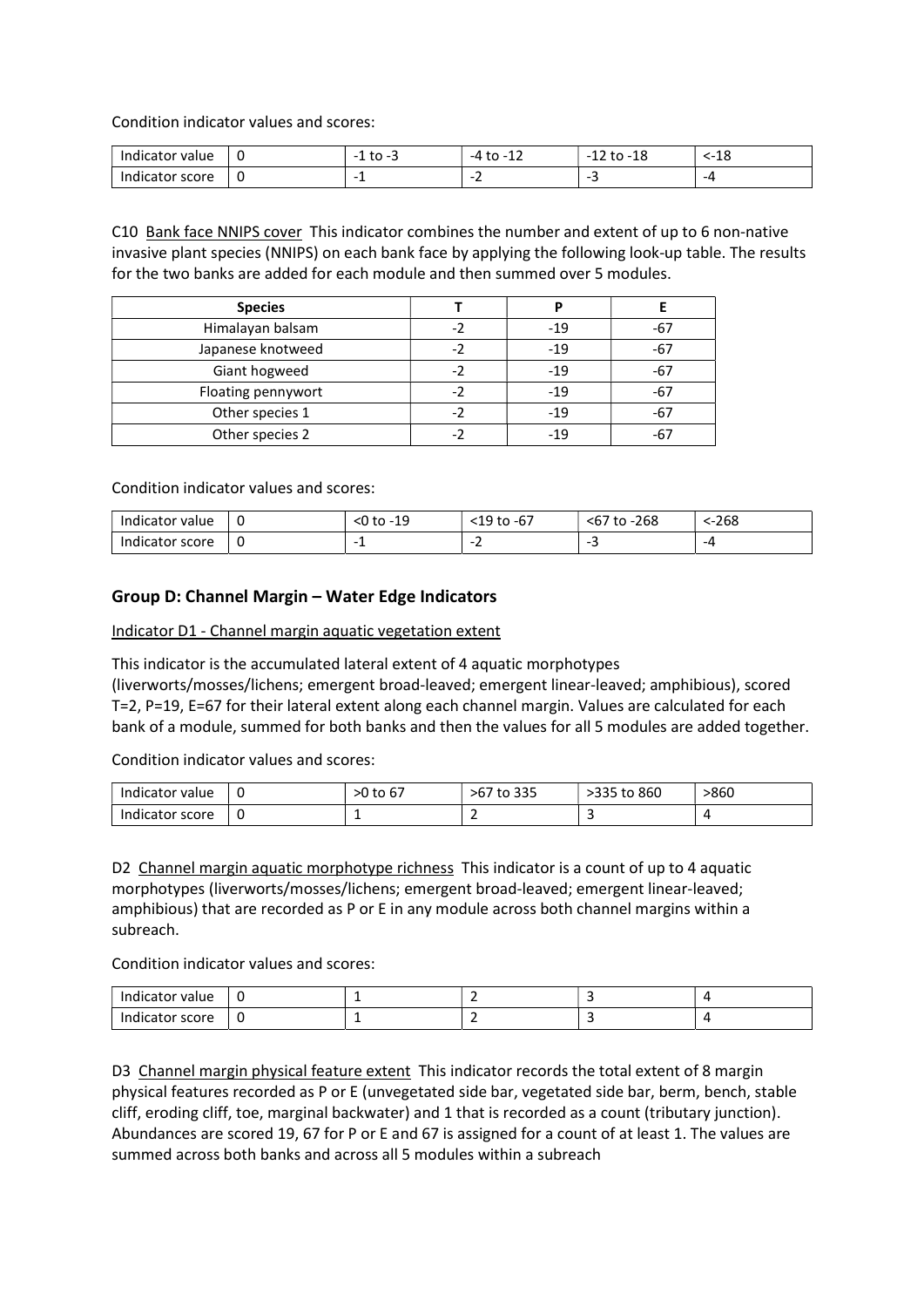Condition indicator values and scores:

| Indicator value | ື | -268<br>. | . <i>.</i><br>$268 -$<br>ಾತರಿ | 860<br>סככי | 860> |
|-----------------|---|-----------|-------------------------------|-------------|------|
| Indicator score | u |           | -                             |             |      |

D4 Channel margin physical feature richness This indicator counts the number of 9 different channel margin physical features that are recorded as P or E (unvegetated side bar, vegetated side bar, berm, bench, stable cliff, eroding cliff, toe, marginal backwater) or have a count of at least 1 (tributary junction). Each feature can only be counted once within a subreach (i.e. maximum count is 9).

Condition indicator values and scores:

| Indicator value |     | -<br>$+ \sim$<br>LU 4<br>- | $\sim$<br>ີ<br><u>.</u> | -<br>$+ \circ$<br><u>J ເບ</u><br>u | $7$ to $\overline{ }$ |
|-----------------|-----|----------------------------|-------------------------|------------------------------------|-----------------------|
| Indicator score | . . | -                          | -                       |                                    |                       |

D5 Channel margin artificial features The indicator scores pipes and outfalls according to their number and weights jetties and deflectors according to their size (and thus relative potential impact) as follows:

| <b>Feature</b>                                      | <b>Minor</b> | Intermediate | Major  |
|-----------------------------------------------------|--------------|--------------|--------|
| Jetty                                               | $-2$         | $-19$        | -67    |
| Deflector (includes bridge pier at/on bank<br>face) | -4           | $-34$        | $-134$ |
|                                                     | Score for    |              |        |
|                                                     | each         |              |        |
| Pipes / outfalls (if appear potentially             | $-19$        |              |        |
| functional): RECORD AS COUNT                        |              |              |        |

Condition indicator values and scores:

| Indicator value | u  | $ \sim$<br>ہر | 134<br>- 1 h | $-268$<br>- 34<br>ᅩ | ⊱268 |
|-----------------|----|---------------|--------------|---------------------|------|
| Indicator score | -ա | -<br>. .      |              | --                  | -4   |

#### Group E: Channel Bed Indicators

E1 Channel aquatic morphotype richness The indicator is a count of all aquatic plant morphotypes recorded on the channel bed as T, P or E apart from filamentous algae (i.e. 9 possible types).

Condition indicator values and scores:

| Indicator value      | ്ധ | $\sim$<br>~<br>-<br>-<br>__ | <u>a</u> -r |  |
|----------------------|----|-----------------------------|-------------|--|
| ndicator score<br>In | u  |                             |             |  |

E2 Channel bed tree feature richness The indicator is a count of 6 tree features on the channel bed that are recorded as P or E (vegetation shading channel, submerged tree roots, large wood, discrete accumulation of organic material) or have a count of  $\geq 1$  (large wood dam, fallen tree). Each feature can only be counted once (i.e. maximum score is 7).

| Indicator<br>value : | - | ັບ ບ | '4 to J | ົto .<br>L<br>ັບ |
|----------------------|---|------|---------|------------------|
| Indicator score      |   | . .  |         |                  |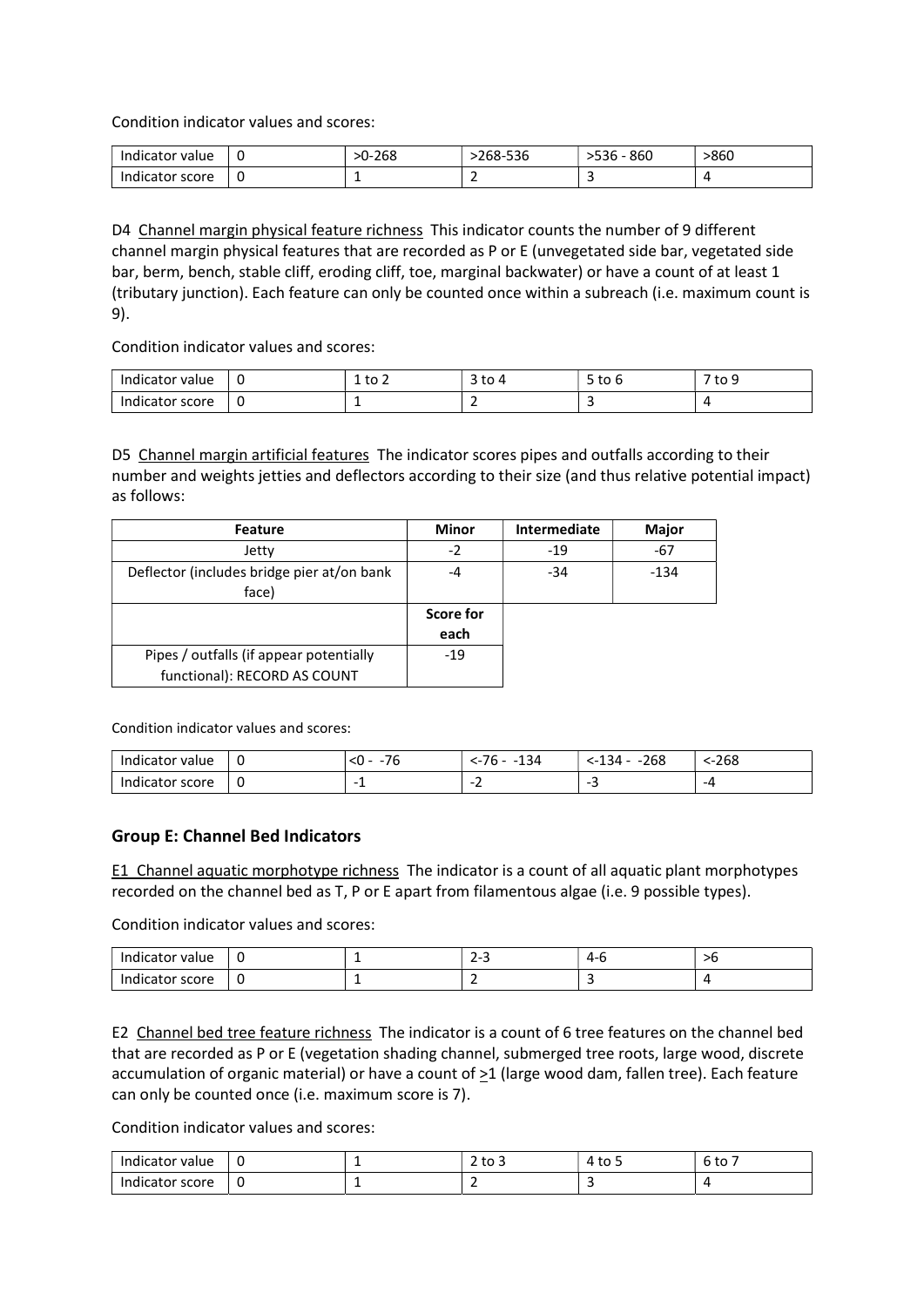E3 .Channel bed hydraulic feature richness The indicator is a count of 8 possible water surface flow types (free fall, chute, broken standing waves, unbroken standing waves, upwelling, rippled, smooth, no perceptible flow) observed as P or E. Each feature can only be counted once (i.e. maximum score is 8).

Condition indicator values and scores:

| Indicator value |  | $3$ to 4 | $5$ to $6$ | $7$ to $8$ |
|-----------------|--|----------|------------|------------|
| Indicator score |  |          |            |            |

E4 Channel bed natural physical feature extent The indicator is based on 11 features, of which 7 (exposed bedrock, exposed unvegetated boulders, exposed vegetated boulders, unvegetated mid channel bars, vegetated mid-channel bars, islands, cascades) are recorded as T (=2), P (=19) or E (=67) and 4 (pools, riffles, steps, waterfalls) are recorded as a count (here assigned 19 for a count of 1 and 67 for a count of more than 1). The total for all features is summed over all 5 modules in the subreach.

Condition indicator values and scores:

| Indicator value | u | >0 to 67 | >67<br>201<br>to | 201 to 804> | >804 |
|-----------------|---|----------|------------------|-------------|------|
| Indicator score | u |          | -                |             |      |

E5 Channel bed natural physical feature richness This indicator is a count of a possible 11 physical features (exposed bedrock, exposed unvegetated boulders, exposed vegetated boulders, unvegetated mid channel bars, vegetated mid-channel bars, islands, cascade, pools, riffles, steps, waterfalls) that are observed as P or E or have a count of at least 1. Each feature is only counted once giving a maximum value of 11 for the MoRPh5 subreach.

Condition indicator values and scores:

| Indicator<br>value | - G | $\sim$<br>ັບ<br>- | ιυ | $+ \circ$<br>ิเบ<br>$\overline{\phantom{0}}$ |  |
|--------------------|-----|-------------------|----|----------------------------------------------|--|
| score<br>Indicator | ്ധ  |                   | -  |                                              |  |

E6 Channel bed material richness The indicator is a count of the 9 possible mineral and organic materials (peat, organic, clay, silt, sand, gravel-pebble, cobble, boulder, bedrock) that are observed as P or E on the channel bed. Each material type is only counted once giving a maximum value of 9 for the MoRPh5 subreach.

Condition indicator values and scores:

| Indicator value | - U |  | ιυ | . . |
|-----------------|-----|--|----|-----|
| Indicator score | u   |  |    |     |

E7 Channel bed siltation The indicator is the sum of the weighted abundances of any patchy silt layer (T=-2, P=-19, E=-67) and continuous overlying silt layer (T=-4, P=-38, E=-134) across the bed of all 5 modules in the subreach.

| - -<br>74 I<br>.<br>--<br>$\sim$ | <b></b><br>- - -<br>$ -$<br>__ | $\sim$ $\sim$ $\sim$<br>--<br>$ \sim$<br>____<br>- - - | $\sim$ $\sim$ $\sim$<br>- - - - |  |
|----------------------------------|--------------------------------|--------------------------------------------------------|---------------------------------|--|
|----------------------------------|--------------------------------|--------------------------------------------------------|---------------------------------|--|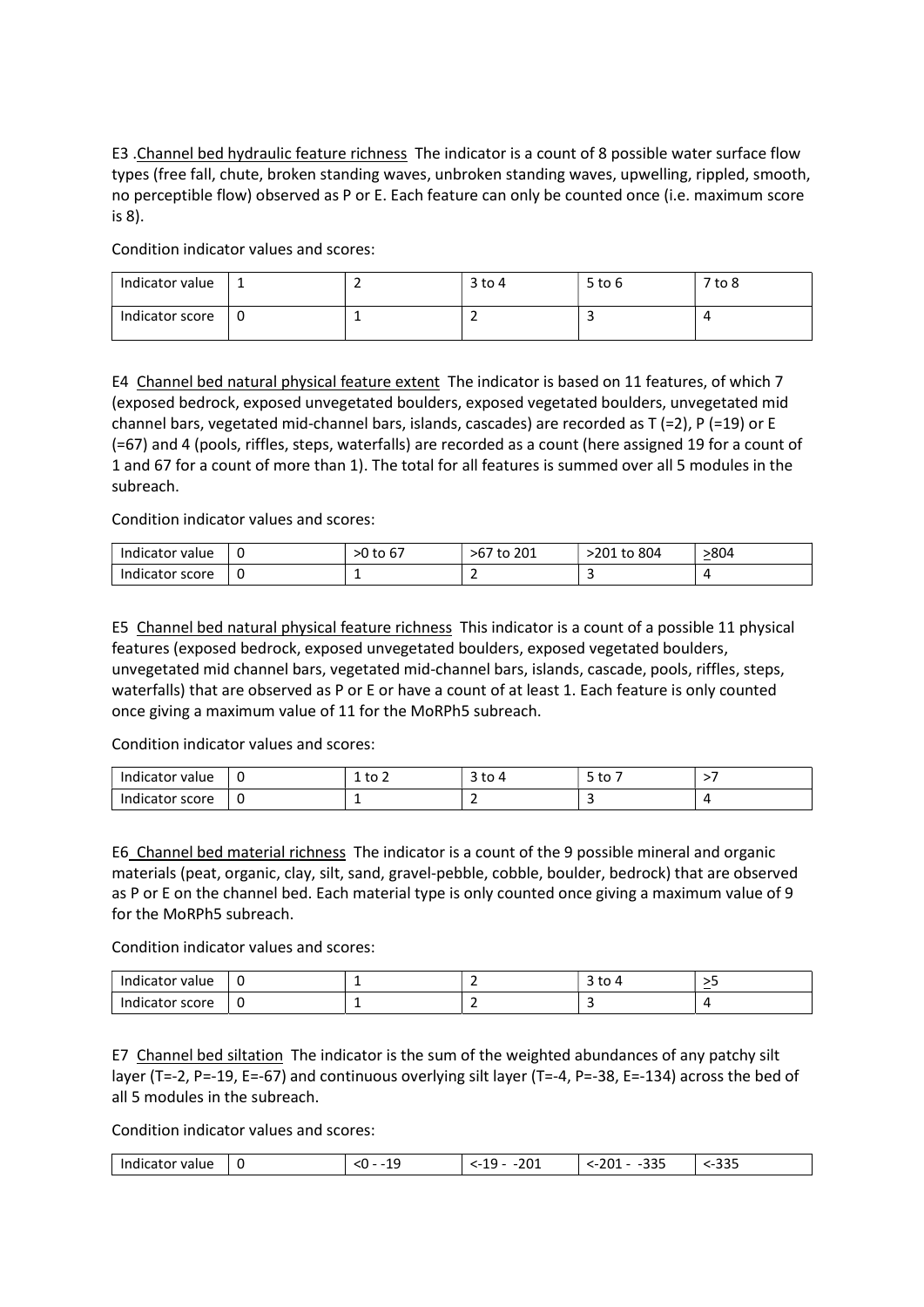| $- - - - -$<br>Indic<br>scor<br>uicatui |  |  | --- |
|-----------------------------------------|--|--|-----|

E8 Channel bed reinforcement extent The indicator is the extent of bed reinforcement (T=-2, P=-19, E=-67) summed across all 5 modules of the subreach.

Condition indicator values and scores:

| Indicator value | $< 0 - 19$ | $<-19-67$ | $<-67 - -201$ | ⊱201 |
|-----------------|------------|-----------|---------------|------|
| Indicator score | -          | -         | --            | -4   |

E9 Channel bed reinforcement materials severity The indicator is the severity of the dominant bed reinforcement type observed in a MoRPh module. Values for each module are summed for the MoRPh5 indicator:

|               | Dominant reinforcement type              | <b>Severity</b> |
|---------------|------------------------------------------|-----------------|
| <sub>CC</sub> | Concrete                                 | -3              |
| <b>CB</b>     | Concrete & brick / laid stone (cemented) | -3              |
| <b>BR</b>     | Brick / laid stone (cemented)            | -3              |
| <b>SP</b>     | Sheet piling                             | -3              |
| <b>WP</b>     | Wood piling                              | $-2$            |
| <b>RR</b>     | Rip-rap (large laid stone, uncemented)   | $-2$            |
| GA            | Gabions                                  | $-2$            |
| <b>BW</b>     | Builders Waste (rubble)                  | -1              |
| <b>WO</b>     | Washed out                               | -1              |

Condition indicator values and scores:

| Indicator<br>value | . ա | $\cdot$<br>-<br>- | --                       | . .<br>$-\mu$<br>. LO - 1<br>∸∸ | $\overline{\phantom{0}}$<br><b></b> |
|--------------------|-----|-------------------|--------------------------|---------------------------------|-------------------------------------|
| Indicator<br>score | u   | . .               | $\overline{\phantom{0}}$ |                                 | -4                                  |

E10 Channel bed artificial features severity The indicator incorporates 7 artificial bed features which are assigned scores (see following table) to reflect the relative severity of their impact. The values for each module are summed across the 5 modules of the subreach:

| <b>Artificial feature</b>                               |               | P      | E      |
|---------------------------------------------------------|---------------|--------|--------|
| Large trash (car parts, trolleys, traffic cones<br>etc) | -16           | $-152$ | $-536$ |
|                                                         | <b>Narrow</b> | Int.   | Wide   |
| Bridge shadow (see (iii))                               | O             | n      | $-67$  |
|                                                         | Count>1       |        |        |
| Major weir                                              | -536          |        |        |
| Intermediate weir                                       | $-152$        |        |        |
| Minor weir                                              | -16           |        |        |
| Bridge pier in river bed                                | $-152$        |        |        |
| Culvert                                                 | $-1072$       |        |        |

| value<br>.tor<br>ud li | L | $\overline{\phantom{a}}$<br>- -<br>Τp<br>∼<br>__ | $1 - 7$<br>.1 O<br>-<br>--<br>--- | $\Gamma \cap \Gamma$<br>$-2$<br>536<br>_____ | rac<br>סצכ- |
|------------------------|---|--------------------------------------------------|-----------------------------------|----------------------------------------------|-------------|
| score<br>iicator       | v | -<br>-                                           | $\overline{\phantom{0}}$          |                                              | -4          |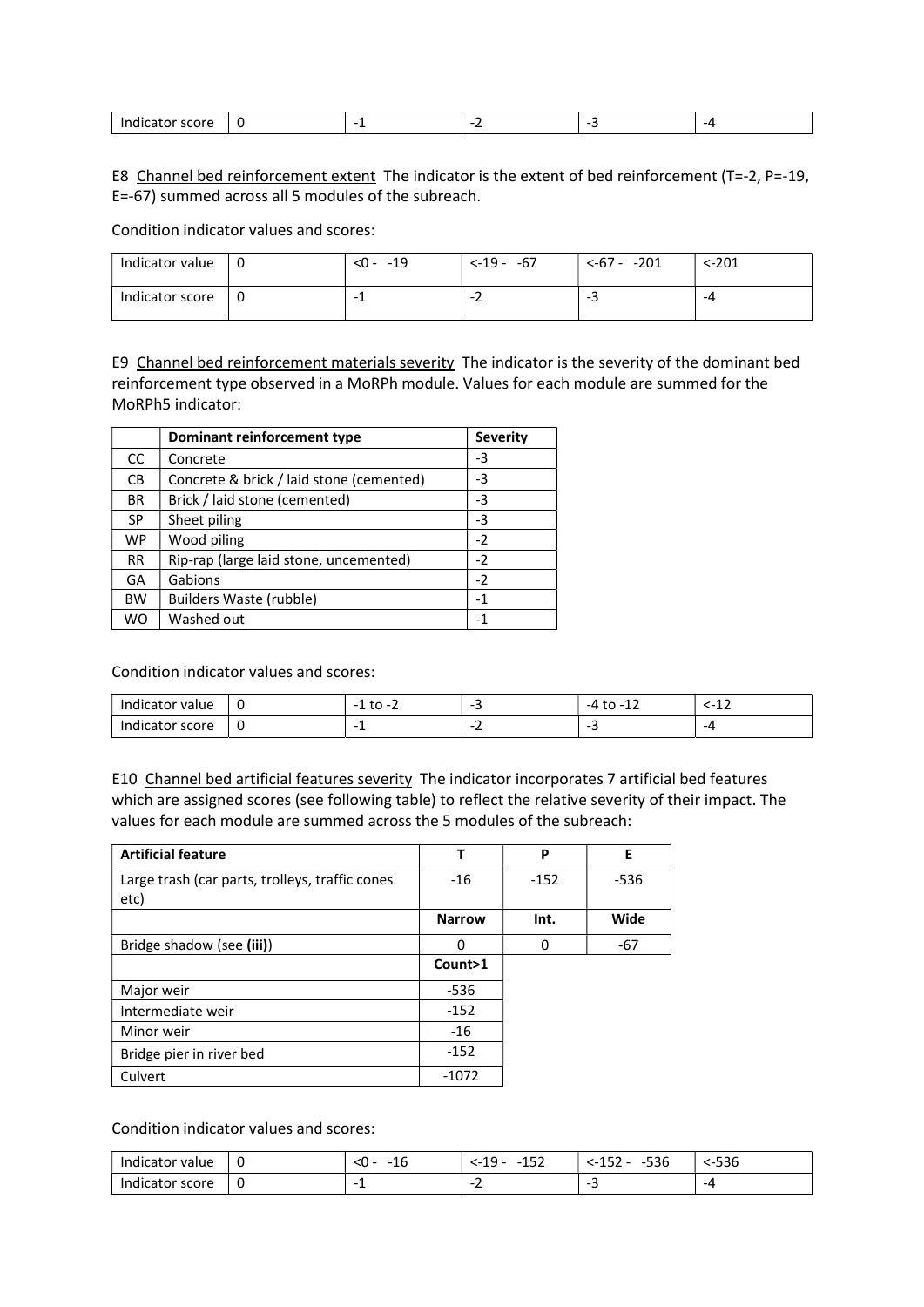E11 Channel bed NNIPS cover This indicator combines the number and extent of up to 6 non-native invasive plant species (NNIPS) on the channel bed and any exposed in-channel features such as islands and bars by applying the following look-up table. Thus the indicator represents the total cover of NNIPS (6 possible species each assigned T=-2, P=-19 and E=-67). The results for the observed species are added for each module and then summed over 5 modules.

| <b>Species</b>     |       |       |
|--------------------|-------|-------|
| Himalayan balsam   | $-19$ | -67   |
| Japanese knotweed  | $-19$ | -67   |
| Giant hogweed      | $-19$ | -67   |
| Floating pennywort | $-19$ | -67   |
| Other species 1    | $-19$ | $-67$ |
| Other species 2    | $-19$ | -61   |

Condition indicator values and scores:

| Indicator value | ັ | .10<br>مر<br>$\overline{\phantom{0}}$<br>-- | -38<br>--19<br>-- | 134<br>--38 -<br>$\sim$ | ፡-134 |
|-----------------|---|---------------------------------------------|-------------------|-------------------------|-------|
| Indicator score | ັ | -                                           | -<br>--           |                         | -4    |

E12 Channel bed filamentous algae cover The indicator is the extent (T=-2, P=-19 and E=-67) of filamentous algae on the channel bed and summed across the 5 modules of the MoRPh5 subreach.

| Indicator<br>value              | ്ധ | $\sim$<br>.<br>-- | $\overline{\phantom{a}}$<br>19<br>-ь,<br>$-1$ | <b>nn</b><br>---<br>ZUI | 1201⊱ |
|---------------------------------|----|-------------------|-----------------------------------------------|-------------------------|-------|
| Indicator<br>score <sup>.</sup> | ۰U | -                 | $\overline{\phantom{0}}$                      |                         | -4    |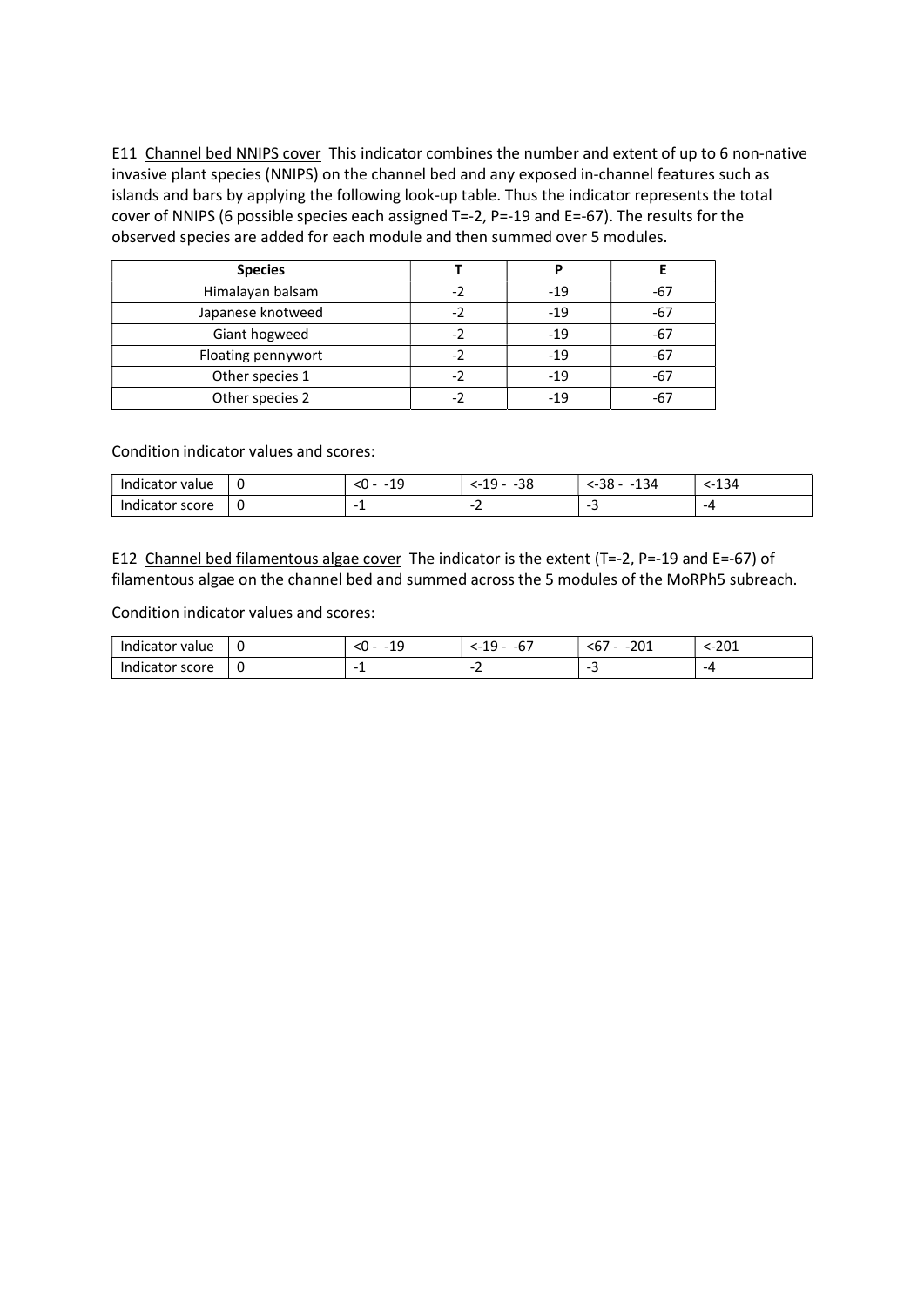## Part 2: Likely maximum condition indicator and average 'best condition' scores for canals & navigable rivers and for large rivers

| <b>Indicators</b>                                | Canals and navigable<br>rivers | <b>COMMENTS</b>                                                                                                                                   | Large rivers   | <b>COMMENTS</b>                                                                        |
|--------------------------------------------------|--------------------------------|---------------------------------------------------------------------------------------------------------------------------------------------------|----------------|----------------------------------------------------------------------------------------|
| B1 Bank top riparian vegetation<br>structure     | 3                              | Similar to intermediate to low<br>gradient rivers but slightly degraded<br>along tow path                                                         | $\overline{4}$ | Similar to other intermediate to low<br>gradient rivers                                |
| B2 Bank top tree feature richness                | 3                              | Similar to intermediate to low<br>gradient rivers but slightly degraded<br>along tow path                                                         | 4              | Similar to other intermediate to low<br>gradient rivers                                |
| B3 Bank top water-related features               | 3                              | Similar to intermediate to low<br>gradient rivers on at least one bank<br>and some artificial water related<br>features related to canal function | 3              | Similar to other intermediate to low<br>gradient single-thread rivers                  |
| C1 Bank face riparian vegetation<br>structure    | $\overline{2}$                 | Similar to intermediate to low<br>gradient rivers on at least one bank<br>but poor on tow path bank                                               | 4              | Similar to other intermediate to low<br>gradient rivers                                |
| C <sub>2</sub> Bank face tree feature richness   | 3                              | Similar to intermediate to low<br>gradient rivers on at least one bank                                                                            | $\overline{4}$ | Similar to other intermediate to low<br>gradient rivers                                |
| C3 Bank face natural bank profile<br>extent      | 2                              | Mainly confined to one bank                                                                                                                       | 4              | All profiles should be natural                                                         |
| C4 Bank face natural bank profile<br>richness    | $\overline{2}$                 | Low richness likely because of<br>navigation function                                                                                             | 4              | High richness possible                                                                 |
| C5 Bank face natural bank material<br>richness   | 1                              | Negligible richness likely                                                                                                                        | $\overline{2}$ | Intermediate to low richness                                                           |
| C6 Bank face bare sediment extent                | 1                              | Potential for some exposure along at<br>least one bank (away from tow path)                                                                       | $\overline{2}$ | A small amount of bank erosion<br>likely, giving an intermediate score                 |
| D1 Channel margin aquatic<br>vegetation extent   | $\overline{2}$                 | Potential to be extensive along at<br>least one bank                                                                                              | $\overline{2}$ | Potential to be quite extensive                                                        |
| D2 Channel margin aquatic<br>morphotype richness | 3                              | Potential for high diversity along at<br>least one bank (away from tow path)                                                                      | $\overline{2}$ | Potential for margins to be similar<br>to other intermediate to low<br>gradient rivers |
| D3 Channel margin physical feature<br>extent     | 3                              | Similar to other intermediate to low<br>gradient river types                                                                                      | 3              | Similar to other intermediate to low<br>gradient river types                           |
| D4 Channel margin physical feature<br>richness   | 3                              | Similar to other intermediate to low<br>gradient river types                                                                                      | 3              | Similar to other intermediate to low<br>gradient river types                           |
| E1 Channel aquatic morphotype<br>richness        | 0                              | Probably cleared for/by navigation                                                                                                                | 0              | Unlikely to be present / observable<br>on large rivers                                 |
| E2 Channel bed tree features<br>richness         | 3                              | Similar maximum to intermediate to<br>low gradient river types                                                                                    | 3              | Similar maximum to intermediate to<br>low gradient river types                         |
| E3 Channel bed hydraulic features<br>richness    | $\mathbf{1}$                   | Rarely exceeds 1 category (no<br>perceptible flow)                                                                                                | 2              | Similar maximum to intermediate to<br>low gradient river types                         |
| E4 Channel bed physical feature<br>extent        | 0                              | Emergent features largely removed,<br>submerged features not visible                                                                              | 1              | Only emergent features visible and<br>their extent likely to be fairly limited         |
| E5 Channel bed physical feature<br>richness      | 0                              | Emergent features largely removed,<br>submerged features not visible                                                                              | $\mathbf{1}$   | Only emergent features visible                                                         |
| E6 Channel bed material richness                 | 0                              | Not visible                                                                                                                                       | 0              | Not visible                                                                            |
| Average                                          | 1.8                            |                                                                                                                                                   | 2.5            |                                                                                        |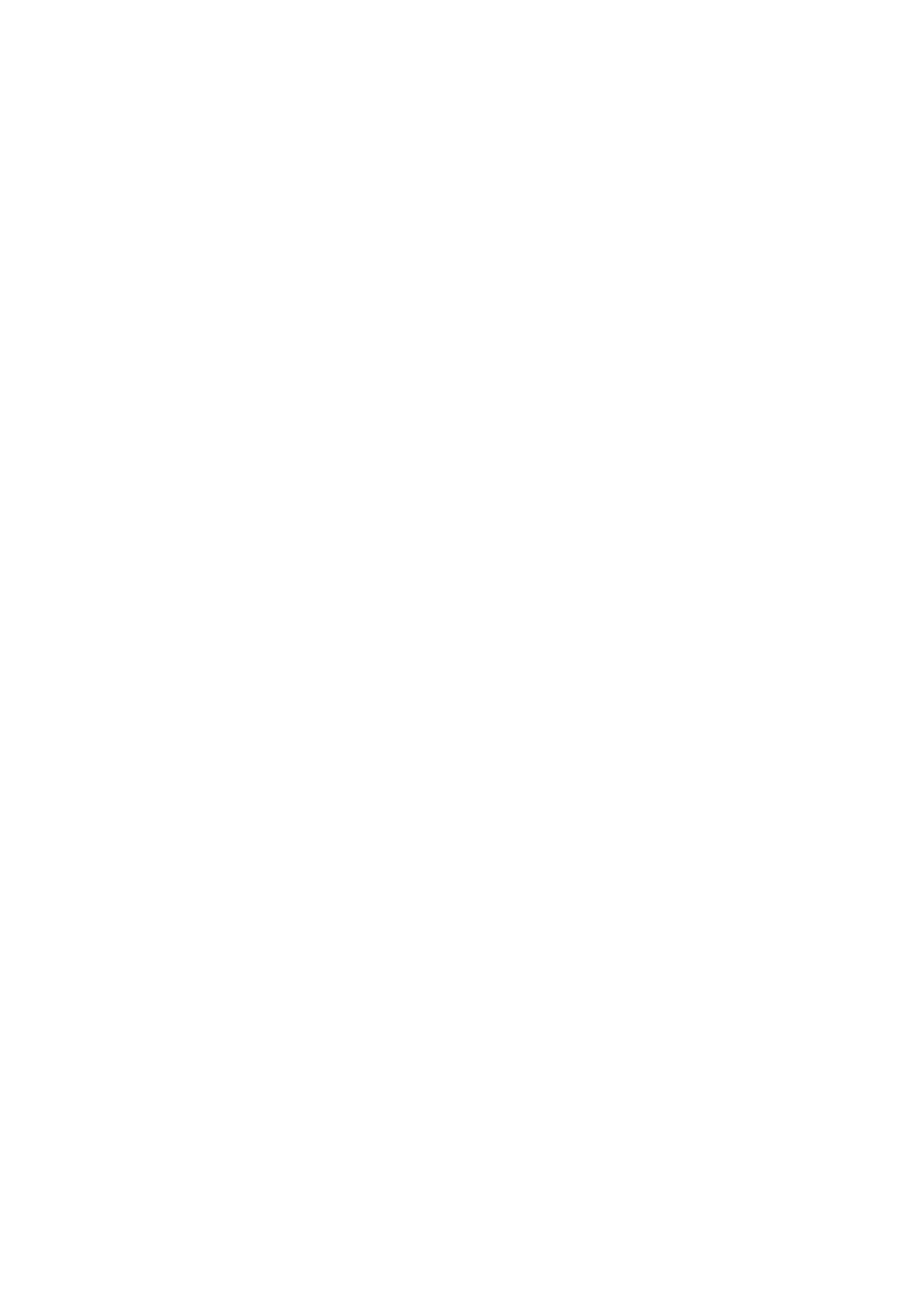## Part 3: RIVER CONDITION INDICATOR SCORES FOR THE 40 CALIBRATION SUBREACHES

|                |                |                |           |            |           |    |                |                |    |                |    |             |        |                | <b>River Condition Indicator Scores</b> |        |       |        |                |        |    |                |    |    |    |        |      |        |        |        |             | $\overline{\phantom{a}}$ |
|----------------|----------------|----------------|-----------|------------|-----------|----|----------------|----------------|----|----------------|----|-------------|--------|----------------|-----------------------------------------|--------|-------|--------|----------------|--------|----|----------------|----|----|----|--------|------|--------|--------|--------|-------------|--------------------------|
|                | <b>B1</b>      | <b>B2</b>      | <b>B3</b> | <b>B4</b>  | <b>B5</b> | C1 | C <sub>2</sub> | C <sub>3</sub> | C4 | C5             | C6 | C7          | C8     | C <sub>9</sub> | C10                                     | D1     | D2 D3 |        | D4             | D5     | E1 | E <sub>2</sub> | E3 | E4 | E5 | E6     | E7   | E8     | E9     | E10    | E11         | E12                      |
| a1             | 4              | $\overline{2}$ | 0         | 0          | $-2$      | 3  | 3              | 3              | 3  | $\overline{2}$ | 4  | $\mathbf 0$ | 0      | 0              | 0                                       | 3      | 1     | 4      | $\overline{2}$ | 0      | 1  | 2              | 4  | 4  | 4  | 3      | 0    | 0      | 0      | 0      | $\mathbf 0$ | 0                        |
| a <sub>2</sub> |                |                |           | 0          | -2        |    | 3              | 3              |    |                |    |             | 0      | 0              | 0                                       |        |       |        |                |        |    |                |    |    |    |        |      |        | -2     | -3     | 0           | 0                        |
| b1             | 4              |                | 3         | 0          | 0         |    | 4              | 3              |    |                | 3  | 0           | 0      | 0              | 0                                       | 3      |       | 2      | 2              | 0      |    |                | 4  | 3  | 3  | 3      | 0    | 0      | 0      | 0      | 0           | -1                       |
| b2             |                | 3              | 4         | 0          | $-2$      | 4  | 4              | 3              | 4  |                | 3  | 0           | 0      | 0              | 0                                       | 3      | 3     | 3      | 3              | 0      | 3  | 3              | 4  | 3  | 3  | 4      | -2   | 0      | 0      | 0      | 0           | -1                       |
| c1             |                |                |           | 0          | -3        |    |                | 3              |    |                | 3  |             | -1     | -1             | 0                                       | 3      |       | 3      |                |        |    |                |    |    | 3  |        | -2   | 0      | 0      | 0      | 0           | 0                        |
| c2             |                | 3              | 0         | 0          | -4        | 4  | 4              | 3              | 4  | 2              | 4  | 0           | $-2$   | $-2$           | 0                                       | 3      | 3     | 4      | 4              |        |    |                |    |    | 4  | 4      | -2   | 0      | 0      | 0      | 0           |                          |
| d1             | 3              | 0              | 2         | 0          | 0         | 4  | 3              | 3              | 4  | 3              | 2  | 0           | 0      | 0              | 0                                       | 2      |       | 3      | 4              | 0      |    |                | 3  | 3  | 3  | 3      | 0    | 0      | 0      | 0      | 0           | 0                        |
| d2             |                |                |           | 0          | 0         |    | 3              | 3              |    |                |    |             | 0      | 0              | 0                                       |        |       | 3      |                |        |    |                |    |    | 3  |        | 0    | 0      | 0      | 0      | 0           | 0                        |
| e1             |                |                | 0         | 0          | -2        |    |                | 3              |    |                |    | 0           | 0      | 0              | 0                                       | 2      |       | 3      |                | 0      |    |                | 3  | 2  | 2  | 3      | 0    | 0      | 0      | 0      | 0           | 0                        |
| e <sub>2</sub> | 4              | 3              | 0         | 0          | $-2$      | 3  | 2              | 3              |    | 3              | 3  | 0           | $-1$   | $-1$           | 0                                       | 1      |       | 3      | 4              | 0      | 2  | 3              |    |    |    | 4      | 0    | 0      | 0      | 0      | 0           | 0                        |
| f1             |                | 0              | 2         | 0          | 0         |    | 0              | 3              |    |                |    |             | 0      | 0              | 0                                       |        |       | 3      |                | 0      | 0  | 0              |    | 3  | 3  |        | 0    | 0      | 0      | 0      | 0           | 0                        |
| f2             | $\overline{2}$ | 0              | 2         | 0          | 0         |    | 0              | 3              |    |                | 3  |             | 0      | 0              | 0                                       | 2      |       | 3      |                | 0      | 0  | 0              |    |    |    |        | 0    | 0      | 0      | 0      | 0           | 0                        |
| g1             |                | 3              |           | 0          | 0         | 3  | 3              | 3              | 4  | 4              |    | 0           | 0      | 0              | 0                                       | 0      | 0     | 4      | 3              | 0      | 0  | 4              | 2  | 3  | 2  | 2      | -3   | 0      | 0      | 0      | 0           | 0                        |
| g2             | 3              |                | Ω         | 0          | 0         |    | 4              | 3              |    |                | 4  | O           | 0      | 0              | 0                                       | 0      | 0     | 3      | 3              | 0      | ი  | 4              |    |    | 2  | 3      | -3   | 0      | 0      | 0      | 0           | 0                        |
| h1             | 2              | 4              |           | 0          | $-2$      | 2  | 3              | 3              | 4  | 2              | 3  | -1          | 0      | 0              | $-1$                                    | 2      |       | 4      | 4              | 0      |    | 3              |    |    | 3  | 3      | -1   | 0      | 0      | 0      | 0           | 0                        |
| h <sub>2</sub> |                | 0              | 0         | 0          | $-2$      |    | 0              | 3              | 3  | 2              | 4  | $-2$        | 0      | 0              | -1                                      | 2      | 2     | 4      | 3              | 0      |    | 0              |    |    |    | З      | $-2$ | 0      | 0      | 0      | 0           | 0                        |
| i1             |                | 0              | 0         | 0          | $-2$      |    | 2              | 3              |    |                |    | 0           | 0      | 0              | 0                                       | 3      | 2     | 4      | 3              | 0      | 3  |                |    |    |    | З      | -3   | 0      | 0      | 0      | 0           | -1                       |
| i2             |                | 0              | 0         | 0          | $-2$      | 3  | 3              | 3              | 4  |                | 4  |             | 0      | 0              | 0                                       | 3      | 2     | 4      | 4              | 0      | 3  | 2              |    | 3  |    | 3<br>3 | -3   | 0      | 0      | 0      | 0           | 0                        |
| j1             |                |                | 0         | 0          | -3        | 2  | 2              | 3              | 4  |                |    |             | $-1$   | $-2$           | 0                                       | 2<br>3 |       | 2      | 3              | 0      | 4  | 3              |    |    |    |        | $-2$ | -1     | $-2$   | 0      | 0           | -2                       |
| j2             |                |                | 0         | 0          | -3        | 2  | 3              | 3              | 3  |                |    |             | 0      | 0              | 0                                       | 3      |       | 3      | 3              | 0      |    | 3              |    |    |    |        | 0    | 0      | 0      | 0      | 0           | -1                       |
| k1             | 3              | 2<br>0         | 0<br>0    | -3         | $-2$      | 3  | 2              | 3<br>3         | 4  | 2              | 3  | 0<br>0      | 0<br>0 | 0              | -3                                      | 3      |       | 3<br>4 | 4              | 0<br>0 | 2  | 2              |    | 2  |    |        | 0    | 0      | O      | 0      | 0           | 0                        |
| k2             |                |                | 0         | -3<br>0    | $-2$<br>0 | 2  | 0              | 3              | 3  |                | 0  |             |        | 0              | -3<br>-2                                | 3      |       | 3      | 3              |        | 3  |                |    |    |    | 2      | -2   | 0<br>0 | 0<br>0 | 0      | 0<br>0      | 0<br>0                   |
| 11             |                |                | 0         |            | 0         |    |                | 3              |    |                |    |             | 0      | -1<br>0        | -2                                      |        |       |        |                |        | 3  |                |    |    |    |        | -2   | 0      |        | 0<br>0 | 0           | 0                        |
| $\mathsf{I2}$  |                |                |           | $-2$<br>-2 | -2        | 3  | 4              | 3              |    |                | 3  |             | -2     | -1             | -3                                      |        |       | З      |                |        |    |                |    |    |    | З      |      | 0      |        | -3     | 0           | -3                       |
| m1             | 3              |                | ۵         | $-3$       | $-2$      | 3  | 3              | 3              |    |                |    |             | -1     |                | -2                                      |        |       | 2      | 3              | O      | 0  | 3              | 2  | 2  | 1  | 3      | $-2$ | 0      | U      | -4     | 0           | 0                        |
| m2             |                |                |           |            |           |    |                |                |    |                |    |             |        | -1             |                                         |        |       |        |                |        |    |                |    |    |    |        |      |        |        |        |             |                          |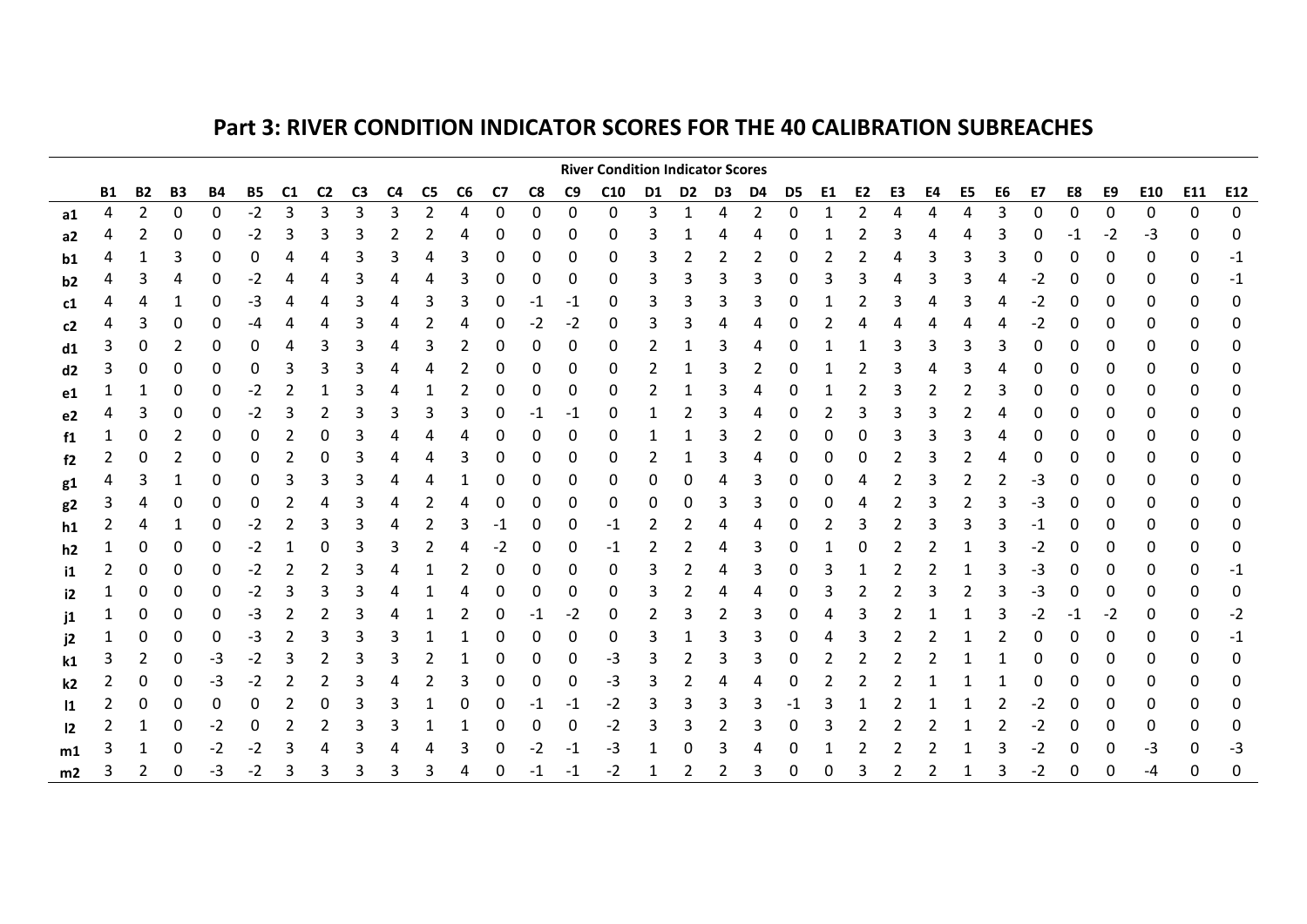|           |           |           |              |    |    |    |                |    |    |    |                |    |      |      | <b>River Condition Indicator Scores</b> |    |    |    |    |     |    |    |    |    |    |    |          |      |      |      |              |      |
|-----------|-----------|-----------|--------------|----|----|----|----------------|----|----|----|----------------|----|------|------|-----------------------------------------|----|----|----|----|-----|----|----|----|----|----|----|----------|------|------|------|--------------|------|
|           | <b>B1</b> | <b>B2</b> | B3           | B4 | B5 | CТ | C <sub>2</sub> | C3 | C4 | C5 | C <sub>6</sub> | C7 | C8   | C9   | C <sub>10</sub>                         | D1 | D2 | D3 | D4 | D5  | E1 | E2 | E3 | E4 | E5 | E6 | E7       | E8   | E9   | E10  | E11          | E12  |
| n1        | 3         |           | <sup>0</sup> | 0  | -4 |    |                |    |    | ٩  |                | -3 | -2   | -2   | 0                                       | 0  |    | 3  | Р  |     |    | Э  |    |    |    |    | 0        |      | 0    | 0    | 0            | 0    |
| n2        | 3         |           | 0            | 0  | -2 | 3  |                |    |    |    |                | -2 | -1   | -1   | 0                                       |    |    |    |    | 0   |    |    |    |    |    |    | 0        |      | 0    | 0    |              | 0    |
| 01        |           |           | 0            | 0  | -2 |    |                |    |    |    |                | 0  | -3   | -2   | -3                                      | 0  |    |    |    | 0   |    |    |    | 0  | 0  |    | $\Omega$ |      | 0    | 0    | 0            | $-1$ |
| <b>o2</b> |           |           | 0            | 0  | -2 |    |                |    |    |    |                | 0  | -4   | $-2$ | -3                                      |    |    |    |    | - 1 |    |    |    | 0  | 0  |    | 0        |      | 0    | 0    |              | 0    |
| p1        |           | 0         | 0            | 0  | -4 |    | 0              |    |    |    | 0              | 0  | -4   | -3   | 0                                       | 2  |    |    |    | 0   |    | 0  | 0  |    |    |    | 0        | 0    | 0    | -1   | <sup>0</sup> | 0    |
| p2        |           |           | 0            | 0  | -4 |    |                |    |    |    |                | 0  | -3   | -3   | 0                                       | 3  |    |    |    | 0   | 3  | 0  |    | 3  |    |    | 0        |      | 0    | 0    |              | 0    |
| q1        |           | 0         |              | 0  | -3 |    |                |    | 4  | 3  |                | -3 | $-3$ | -2   | 0                                       | 3  |    | 3  |    | -1  |    |    |    |    |    | 4  | -3       |      | 0    | $-1$ | 0            | 0    |
| q2        |           | 0         | 0            | 0  | -3 |    |                |    |    | Р  | 4              | -4 | -3   | $-2$ | 0                                       | 2  |    |    |    | -1  |    |    |    |    |    | 3  | -4       | -3   | -3   | $-2$ | 0            | 0    |
| r1        | 3         | 4         | 0            | 0  | -1 |    |                |    |    |    | 3              | -4 | -3   | -4   | 0                                       |    |    |    |    |     |    |    |    |    |    |    | -4       |      | 0    | $-2$ |              | 0    |
| r2        |           | 4         | 0            | 0  | -2 | 3  | 3              |    |    |    |                | -4 | -4   | -3   | 0                                       | 2  |    |    |    |     |    |    |    | 3  |    | 4  | -3       |      | -3   | -3   | 0            | 0    |
| s1        | 3         |           | 0            | 0  | -2 | 3  |                |    |    |    |                | -4 | -4   | -4   | -1                                      |    |    |    |    |     |    | 3  |    |    | 0  |    | -4       | $-2$ | -3   | -4   | <sup>0</sup> | -4   |
| s2        |           |           | 0            | -1 | -2 | 3  | 4              |    | 3  |    |                | -4 | -3   | -4   | $-1$                                    | 3  |    |    |    |     |    |    |    |    |    |    | $-3$     | -3   | $-3$ | -4   |              | $-3$ |
| t1        | 3         | 3         | 0            | 0  | -2 |    | 0              |    |    | 0  |                | -4 | -4   | -4   | 0                                       |    |    |    |    | -1  | 0  |    |    |    | 0  | 4  | -1       | -4   | -4   | -4   |              | 0    |
| t2        |           |           |              | -1 | -3 |    |                |    |    |    |                | -4 | -4   | -4   |                                         |    |    |    |    |     |    |    |    |    | 0  |    | -2       | -4   |      | -3   |              | 0    |